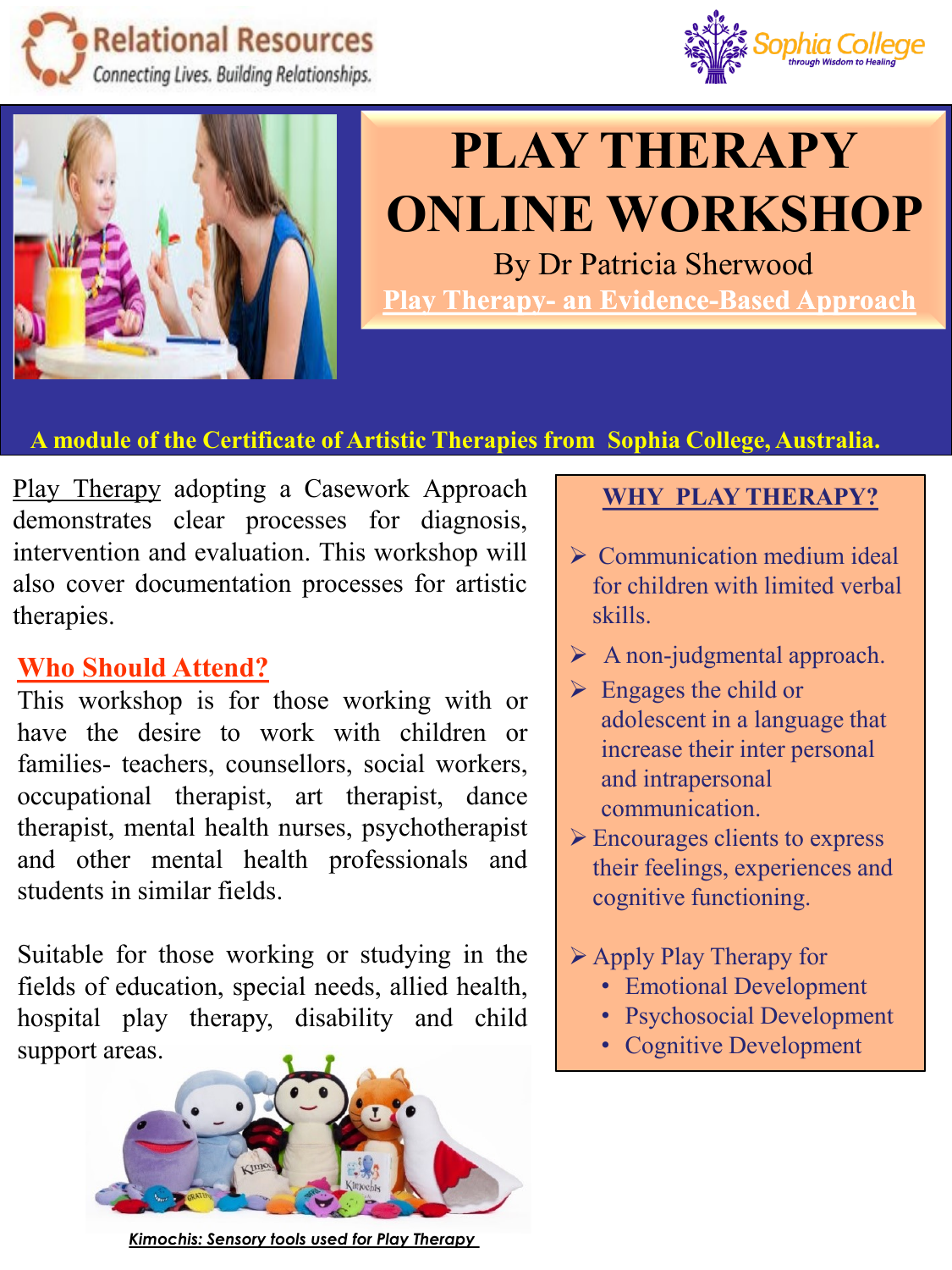## *EXAMPLES OF PLAY THERAPY*

*that includes using: toys, puppets, or stories or a combination of these to promote therapy*



## **Day 1 – Areas Covered Day 2 – Areas Covered**

- ➢ **Introduction to play therapy and attachment theory.**
- ➢ **Play therapy: indications and contra indications for clients.**
- ➢ **Non directive play therapy: theory and experiential exercises.**
- ➢ **Directive play therapy use for diagnosis.**
- ➢ **Role of the counsellor/therapist in play therapy and Interventions.**
- ➢ **Evaluation of efficiacy and documentation.**





➢ **Experiential Exercises:** 

- **Playing with Puppets & Masks.**
- **Drawing for diagnosis and pre and post interventions.**
- **Processing scenarios with Visual Cards.**
- **Selection of play items for an effective play therapy room.**
- **Life Span development interventions.**